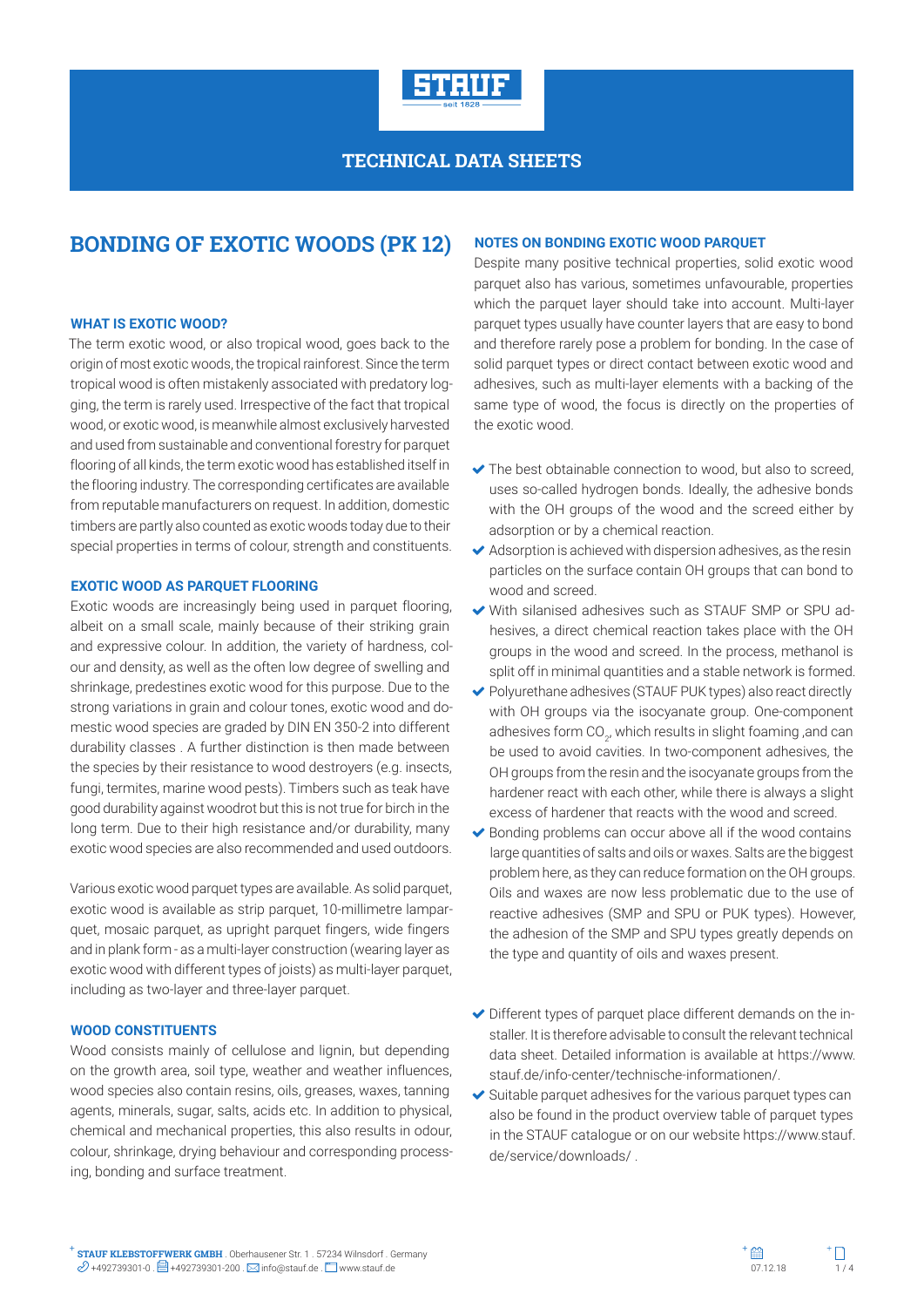

 Various exotic woods such as Cumarú or Olive have a socalled "irregular twist" which, depending on the wood grade and moisture absorption, can result in individual, solid strips twisting and lifting out of the fresh adhesive bed. Please do not use water-containing or water-soluble adhesives such as M2A types for these exotic woods.

### **DIFFERENT TYPES OF WOOD AND THEIR SPECIALITIES IN BONDING**

Some exotic wood species have special requirements relating to adhesives due to different constituents and growth properties. These are some examples:

- Cumarú: This is a very hard, dense and oily wood, which greatly reduces the bonding capacity of adhesives. For this reason, the bonding capacity of dispersion adhesives is inadequate, since the dispersion particles neither penetrate into pores nor can guarantee good wetting of the surface due to the high oil content. However, these properties make the wood extremely durable.
- Doussie/Afzelia: When bonding Doussie, it is necessary to be very careful, not because it is difficult to bond, but because many different species of Afzelia from various parts of Africa are meanwhile sold as Doussie and differ in part greatly in their degree of swelling and shrinkage. The wood species is generally very stable in resisting pests and environmental influences, and therefore well suited for outdoor use. A disadvantage of this stability is that the wood is very difficult to stain and dye. In addition, the wood can become discoloured and flecked when exposed to UV light.
- $\blacktriangleright$  Ipe/Lapacho: This South American wood is rich in oils and fats, which do not damage the adhesives used, but ensure slower setting, especially with SMP and SPU adhesives. In addition, the high density of the wood, in addition to its dif-

ficult bonding characteristics, make it much harder to process. The best results are achieved with polyurethane adhesives such as STAUF PUK 446 or STAUF PUK 455.

 Merbau: It is a wood that mostly originates from Indonesia, which can be described as "calm" due to its slow moisture change time, and its great hardness and durability. Its constituents can occasionally cause skin irritations. In addition, the surface treatment is impaired by light flecks in the wood, which are greatly pronounced when varnish is applied. Merbau can be bonded very well with all the adhesive types tested.

- $\blacktriangleright$  Sucupira: As with the Doussie, the name Sucupira is now also an umbrella term for different types of wood with different properties. Actual sucupira comes from South America and has partly greasy ingredients that make adhesion difficult. In addition, the wood is very hard and durable. Saws and sanders should be fitted with appropriate extraction devices to avoid irritation of the skin and the respiratory tract. Very good adhesive results are obtained with reactive adhesives such as STAUF PUK 446 and STAUF PUK 455.
- ◆ Teak: When processing teak, care and protective precautions must be taken, especially when sawing. The constituents can have harmful effects on the skin and respiratory tract. The fats and oils contained in the wood also adversely affect adhesion. It cannot be ruled out that oils and/or greases, for example, become deposited on the adhesive surfaces at elevated temperatures. In addition, most of the wood today comes from afforestation and therefore often has had less time to grow. The quality can therefore fluctuate. Two-component polyurethane adhesives such as STAUF PUK-446 are particularly suitable for bonding.
- $\vee$  Wenge: Places only low demands on bonding, but quite high demands on paints and oils, as mineral components are often included in addition to other ingredients. Wenge can also fade over time. It is a dimensionally very stable and robust wood with long moisture change times and only a few wood constituents that influence adhesion.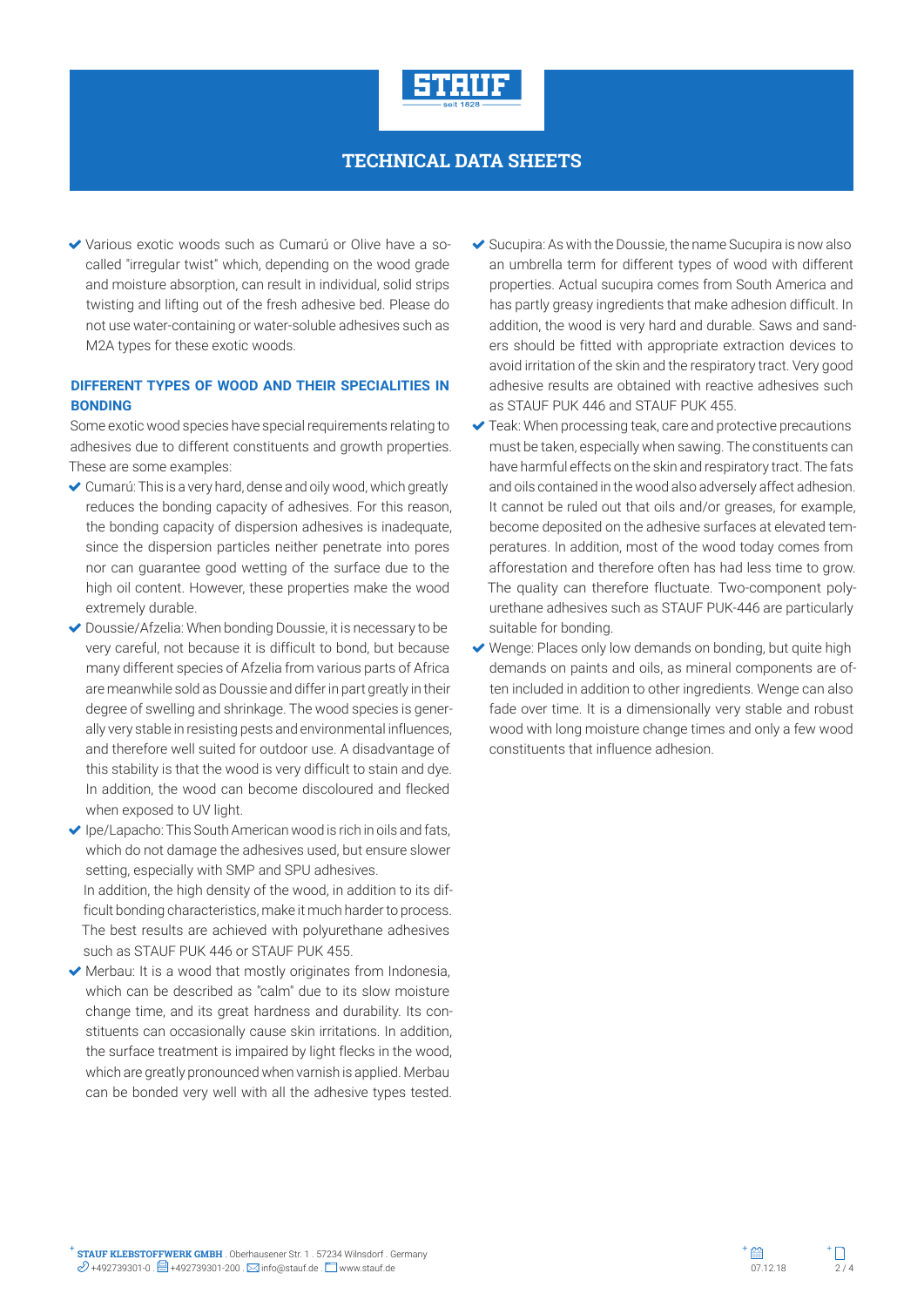

In order to determine how well the individual adhesives adhere to the wood species, each wood species was bonded with different types of adhesive and subjected to shearing after certain periods of time. For this purpose, parquet fingers on which a defined area and layer thickness was wetted with adhesive were used. The shear test was carried out on a testing device with a defined speed in accordance with ISO 17178 ("Adhesives - Adhesives for bonding parquet to subfloor - Test methods and minimum requirements"), see table on page 4.

#### CONCLUSION

Successful bonding of exotic woods is very possible in particular using reactive adhesives. STAUF PUK 446 and STAUF PUK 455 are particularly noteworthy in this respect. In addition to very good adhesion, they also have ideal (hard or hard-elastic) mechanical properties. Although it is possible to use dispersion adhesives with many types of wood, the water content of this type of adhesive limits the areas of application, and therefore bonding of small-format types of parquet such as mosaic parquet or industrial parquet is recommended. If exotic wood is to be bonded, not only the type of wood, but also the type of parquet used plays a decisive role in selecting the most suitable adhesive. Not only the above table should be consulted, but you should also take into account the additional technical data sheets, the table showing parquet type to parquet adhesive combinations in the STAUF catalogue as well as your own expertise. You can also, of course, obtain advice from a STAUF technical department about your particular project. Once all parameters have been clarified, nothing more will stand in the way of successfully bonding exotic wood-parquet flooring.

The information provided above corresponds to the current status of development. The information is purely indicative and non-binding, since we have no control over the laying process and because the actual laying conditions on site vary. Thus no claims can be made based on this information. The same is true for the commercial and technical advisory services that are provided without obligation and free of charge. We therefore recommend carrying out sufficient testing of your own in order to determine whether the result is suitable for the intended purpose. 26112018